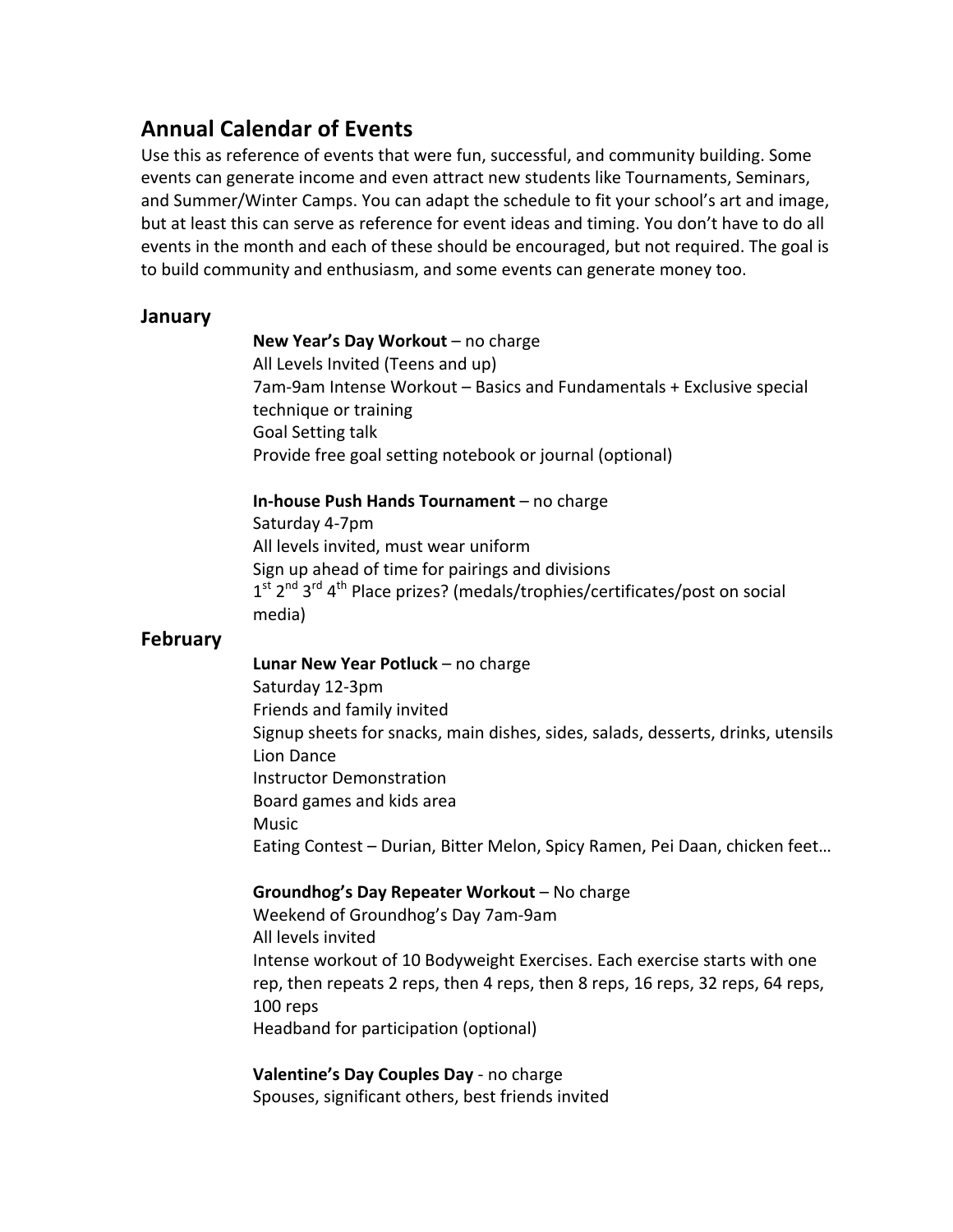Sign up and sign waivers Partner drills with their partners Fun group exercises that highlight the student's skills After class chocolate and "valentine card" with offer for 2 free classes (promo)

# **March**

# **Spring Weapons Course** - \$189 (you set price)

Tuesdays 7-7:30pm (between classes to allow more enrollment) Sign up and pay in advance 6 Week Special Course Includes weapon, reference guide (printed notes), and links to private videos Each week: Partner drill with weapon, special training, and steps in a form Final week for review Missed class material can be refreshed in private lesson or regular group class

#### **Spring Camp** – Prices vary (\$250 and up)

Mon-Fri  $9$ am-12pm or  $8$ am  $-$  4pm (define pick up time and aftercare options) Students and non-students invited (depending on camp theme) Signup sheets in February Waivers/Camp Packets with allergy and emergency contact information Camp materials Camp counsellors/volunteers Camp Curriculum

#### **In-house Fight Night** - \$5 Spectator Fee

Saturday Night 7-8pm 4 Fights (kids/teens/ adult men/ adult women) Specific rules for contact level if different than sparring  $3 - 2$  minute rounds with 30 seconds rest No winner decided, just plain fun Upbeat music Fight Night posters Instructor coaches a student for a month (students are chosen not by skill but by enthusiasm and commitment, and must also agree to train and fight) Lots of fun, keep it positive but make it feel like a real fight night

# **April**

#### **Videogame Night** - \$20 per child

Saturday 7-9pm Friends and family invited ages 7-15 (depending on games allowed) Bring in TVs and various Video Game consoles (ask for volunteers) Parents can also bring food/snacks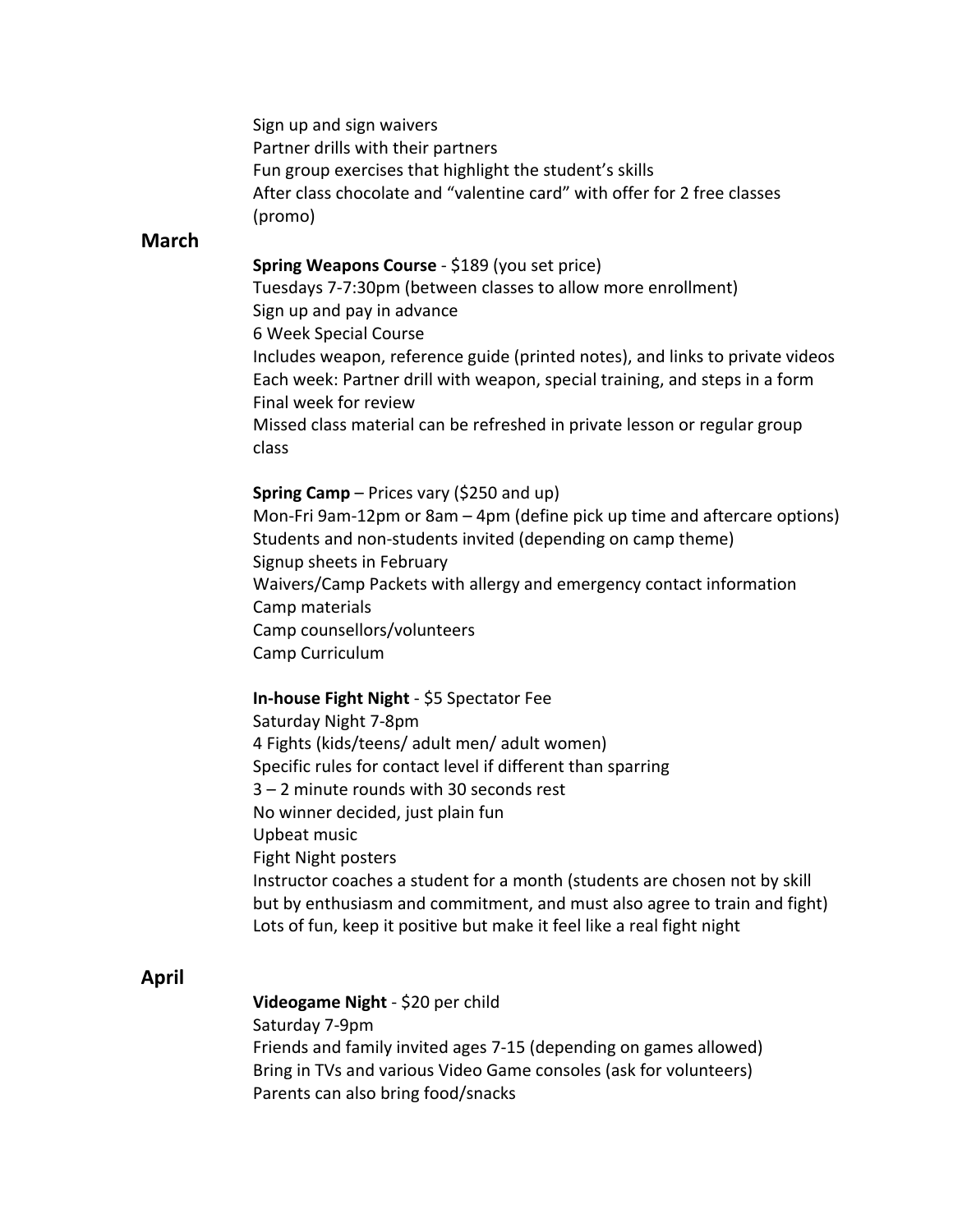Make sure volunteer's gear is labeled and returned Music Pizza and drinks Fun night to play videogames with each other and instructors Retro games are always a hit Take a 20 minute break for eating away from the electronics Monitor the game stations to make sure everything is appropriate

### **Neighborhood Cleanup** – No Charge

Sunday 9am-12pm Supply sunscreen and extra water Students bring brooms, shovels, gloves, dust pans etc Wear school shirt for exposure Supply vests if it's a busy area Clean up around school/ local park/ library Keep the group together Post lots of pictures on social media Community service is more than just for exposure, you set a good example to the students to take care of their community Finish up with a group meal or snack

## **May**

**Mother's Day – Mom's Class** – No Charge

Saturday 12-1pm Sign up in advance Fun partner drills Set mom up for success Highlight the student's skills Make students perform (impromptu) Mother's Day Card for each mom with trial offer

#### **Memorial Day Picnic** – No Charge

Saturday 12-3pm Sign up in advance with dish (snacks, meat, veggies, drinks, utensils) Acquire outdoor location (have an indoor location prepared for bad weather) Lion Dance Student/Instructor Demo Food Supply activities for kids like nerf football, Frisbees, koosh ball, squirt guns Organize Small contests for students:

- Three-legged race
- Limbo
- Team Push Up Competition: Most combined push ups from a team wins
- Horse stance Competition: Last one standing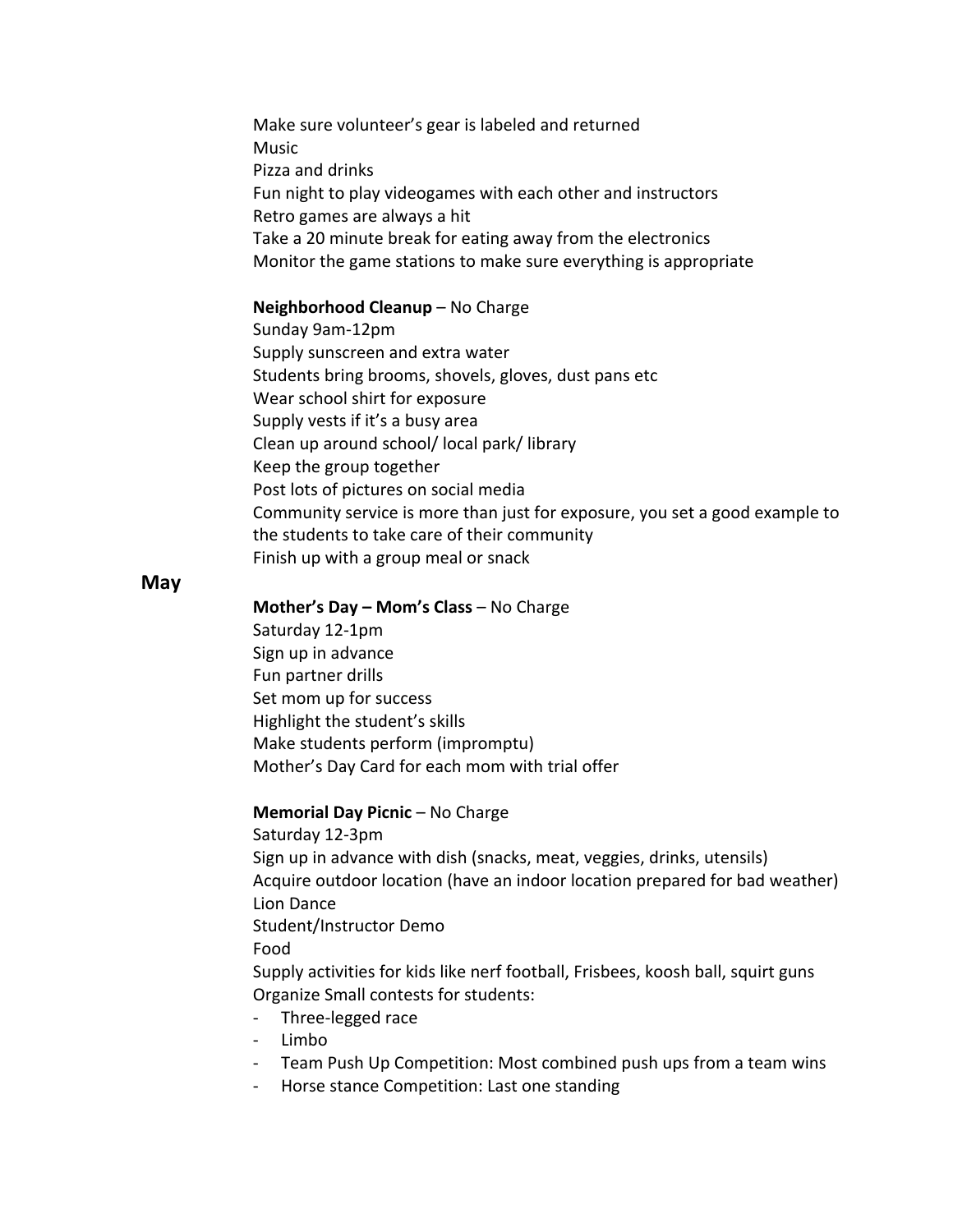#### **June**

# **Summer Camp** – Prices vary (\$250 and up)

Mon-Fri  $9$ am-12pm or  $8$ am –  $4$ pm (define pick up time and aftercare options) Can be one week or multiple weeks throughout the summer Students and non-students invited (depending on camp theme) Different camp themes will encourage children to attend multiple camps Signup sheets in February/March Waivers/Camp Packets with allergy and emergency contact information Camp materials Camp counsellors/volunteers Camp Curriculum

#### **Father's Day – Dad's Class –** No Charge

Saturday 12-1pm Sign up in advance Fun partner drills Set Dad up for success Highlight the student's skills Make students perform (impromptu) Father's Day Card for each Dad with trial offer

## **School Run - No Charge**

Saturday 1-3pm Signup sheet Bring extra water/snacks just incase Supply suncsreen Find a landmark location and run with breaks along the way for training drills Set a pace, it's not a race Uniforms or school logo gear for exposure Take lots of photos!

## **July**

**4th of July Parade –** No Charge Contact city council to sign up Signup sheets for students Organize your parade look and team Uniforms/facepaint Banner holders in the lead Lion Dancers Kids walking and spinning staffs Teens/Adults perform a group form at stopping points Vehicle for music and school banners Specific short demonstrations at stopping points Instructors and assistant instructors help keep the students in line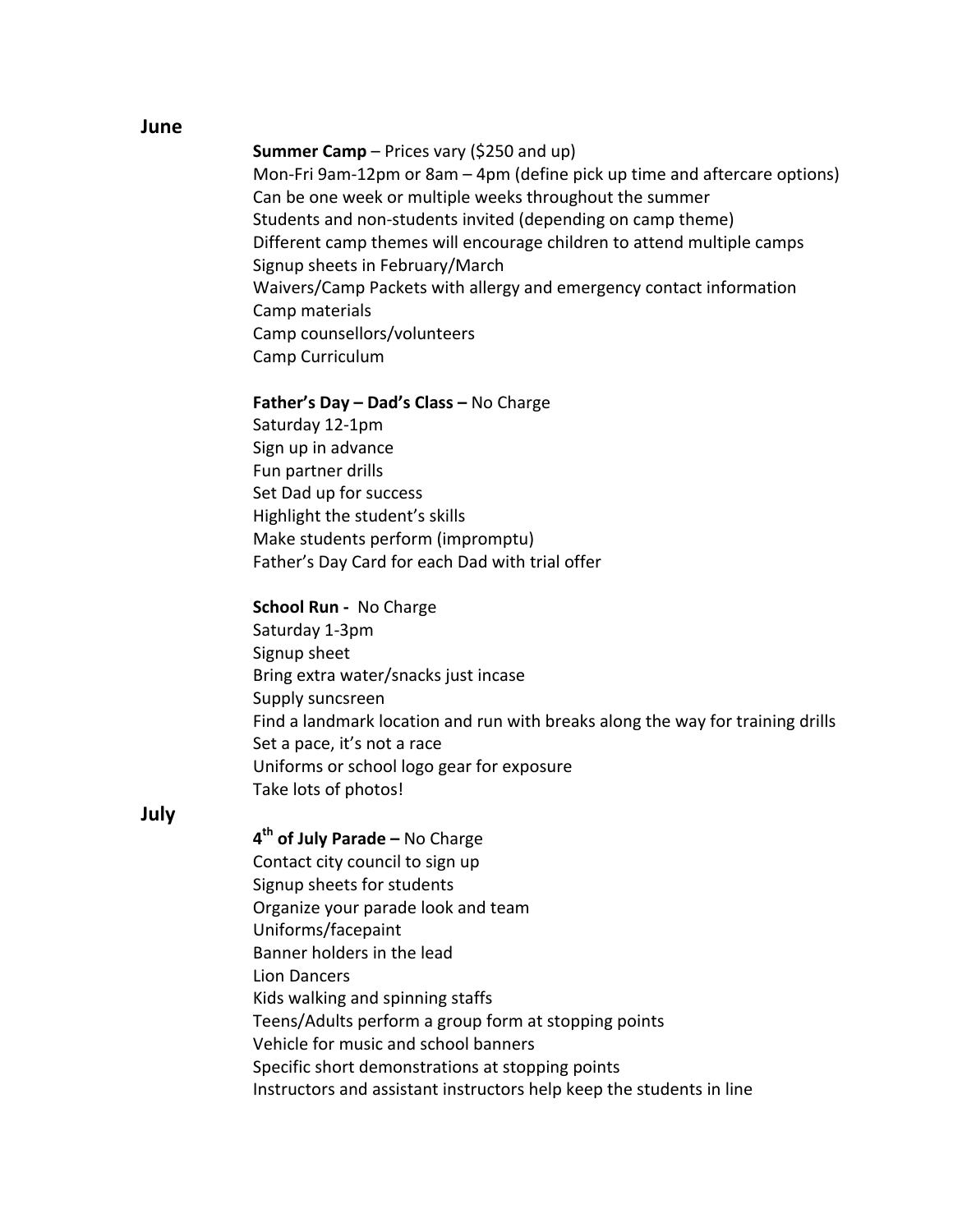Whistle to signal performance routines Bring promotional material to hand out during or after parade Supply sunscreen Bring extra water and snacks Take lots of pictures!

## **Beach Day** – No Charge

Saturday 12-3pm Sign up in advance with dish (snacks, meat, veggies, drinks, utensils) Designate a location and put up school banners in advance Supply activities for kids like nerf football, Frisbees, koosh ball, squirt guns Organize Small contests for students:

- Push Hands
- Squirtguns
- Water Balloons
- Sand Castle Challenge

#### **Movie Night** - \$20

Saturday Night 8-10pm Signup Sheet in advance Get a projector, speakers, and screen or blank wall Pizza, Soda, Water, Snacks Take a break to eat if you do not allow eating in the viewing area Pick an old kung fu classic or the latest martial action release \*WATCH the film before you promote it to make sure it's appropriate for who you are advertising it to. \*TEST your equipment in advance Different films and foods for different age groups, you can enjoy adult beverages and mature movies if you set an age limit on the signup form. Great kids movies: Kung Fu Panda 1/2/3

## **August**

#### **Nerf Night - \$20**

Saturday Night 6-9pm Signup Sheet in advance Supply and LABEL Nerf Guns Supply ALL AMMO Supply Protective Eyewear (sanitize before use) Pizza, Soda, Water, Snacks Take a break to eat Allow students to bring their own Nerf guns, but NO AMMO, make sure the students label their own Nerf guns with their name to avoid confusion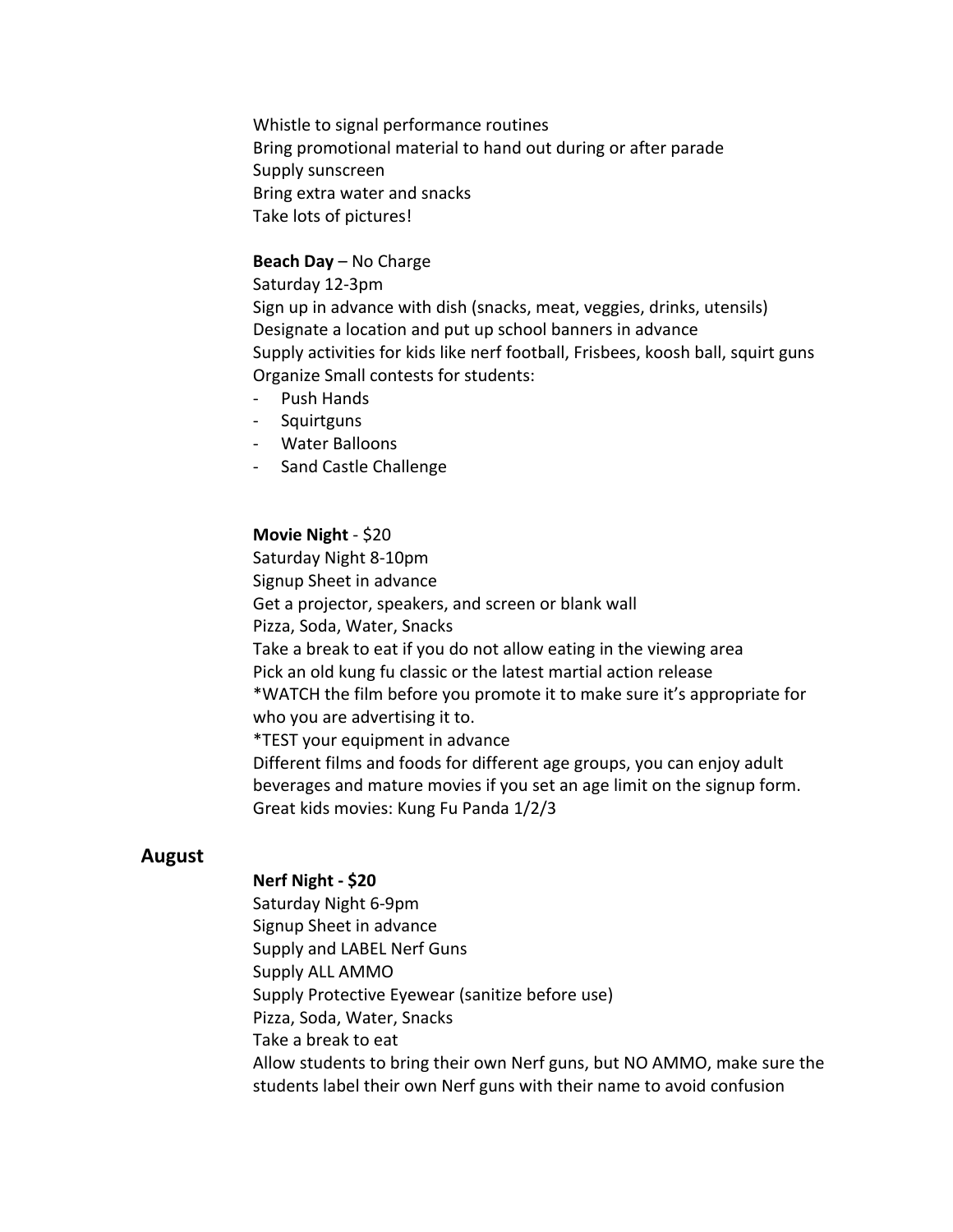Team Battle: 2 Teams, 1 minute to build forts/obstacles on their side, 5 minutes free for all Capture the flag Target Shooting Obstacle Course (time it to make it exciting) Instructors vs Students Long Range Target Shooting Competition Quick Draw: 2 kids start by facing away from the same target, first one to turn around and shoot the target stays in against the next challenger. \* *We slowly built our own supply of Nerf guns to accommodate kids that didn't have any, and many kids brought in enough to share and were willing.* 

## **School BBQ** – No Charge

Saturday 5-8pm Sign up in advance with dish (snacks, meat, veggies, drinks, utensils, coolers) Designate a location and set up tables and seating in advance \*The school parking lot works just as well as a park Find volunteers to bring grills (at least 2 grills) Music/Speakers Frisbee/Kooshball/Nerf Football for kids Just chill out!

## **September**

#### **School Tournament**

\*This is a large event, all information will be in a separate document Plan ahead and promote the event at least 3 months in advance. You can do this anytime during the year. September was our annual tournament time.

#### **Challenge Day** – No charge

Saturday 9am – 2pm 17 and up Signup sheet Challenge day is a mixture of training, scavenger hunt, team building, and local tourism. Like the great race in your hometown with martial arts. Designate teams (or one team is fine) and then set up a series of location based challenges with vague hints on how to get to the next location. Have an instructor on location ahead of the team to monitor and help if needed. No uniform but school gear for exposure Be safe, be reasonable, be tricky and have fun! Challenges should be difficult, and use the terrain Take lots of photos!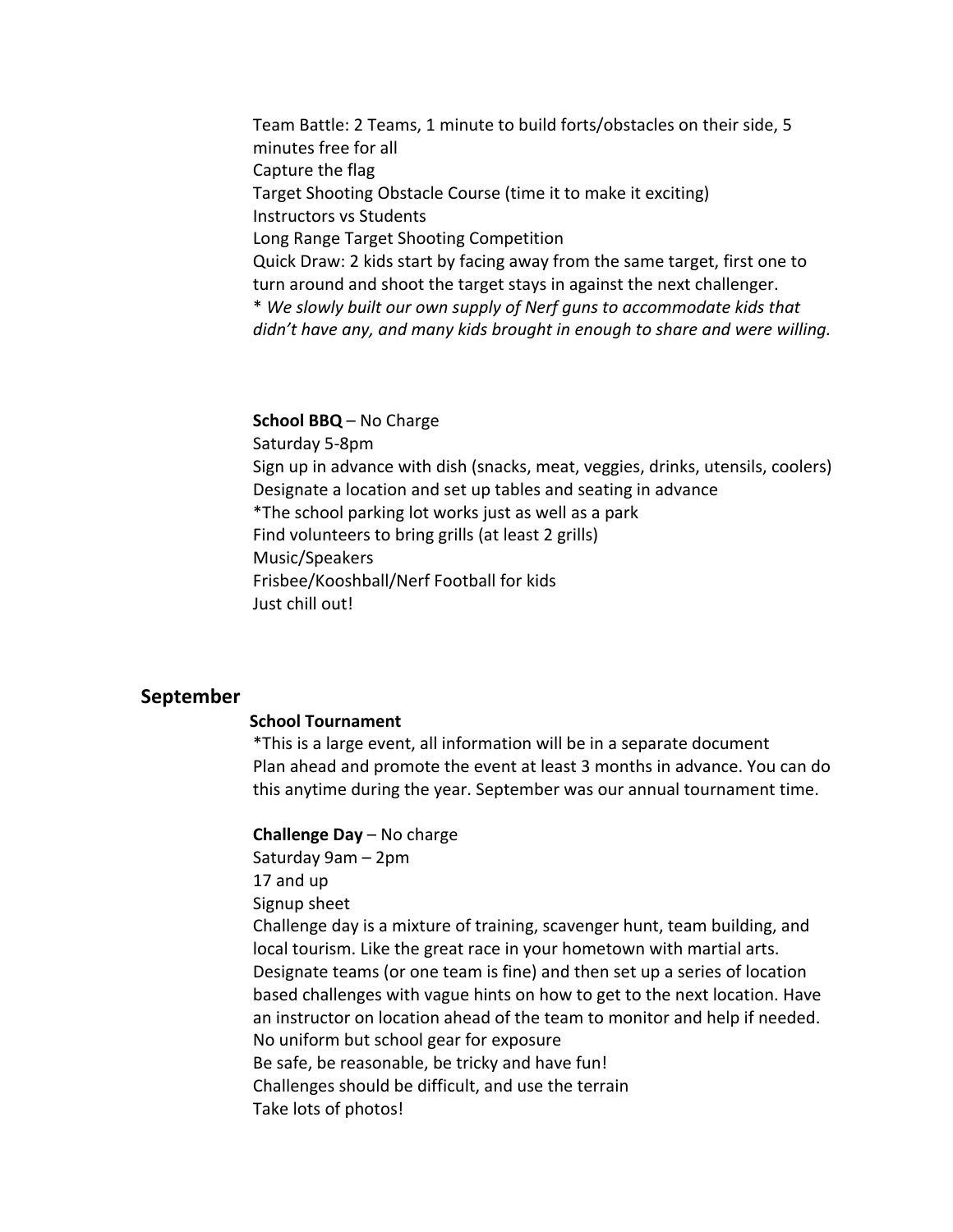Participation Headband!!!

\**This was always a favorite event of mine, whether the challenges were about a specific tool (tactical pen/staff/cane etc...)* or just random, if the *team has to solve puzzles and work their butts off they will never forget the fun times!*

# **October**

**Autumn Forms Course** - \$189 (you set price) Tuesdays 7-7:30pm (between classes to allow more enrollment) Sign up and pay in advance 6 Week Special Course Includes Reference guide (printed notes), and links to private videos Each week: Specialized training, applications, steps of the form Final week for review Missed class material can be covered in private lesson or regular group class

# **Neon Night - \$20**

Saturday 6-9pm Ages 7-15 Black Lights Glow Sticks Neon equipment High Energy Music – (*Overwerk* has high energy music with no vocals) Fun drills and training in blacklights \*Take a break to eat with the lights on! \*Move any obstacles that might cause injury \*You may need to bring curtains in to keep from storefront lights from shining in and ruining the vibe \**We would do Neon Night for our Black Sash Club Classes on the Friday before Halloween, they were always a hit (even for adults!)* 

## **Halloween Party**

Saturday Kids Class Closest to Halloween (1 hour) Friends/family invited Goodie Bags Containing: Spider rings, fake fingers, candy, Halloween pencil, and Trick-or-Treat safety handout Parents can bring in cupcakes/cookis/snacks (not required) Different station games that mix Halloween fun and martial arts Fun Halloween Party Music Extra goodie bags can be given out to trick-or-treaters Kids wear costumes (masks may be removed if impedes their participation) Fun Halloween Story Warmup: Instructor tells a story and the children

have to act out what is in the story ("There was a zombie behind me so I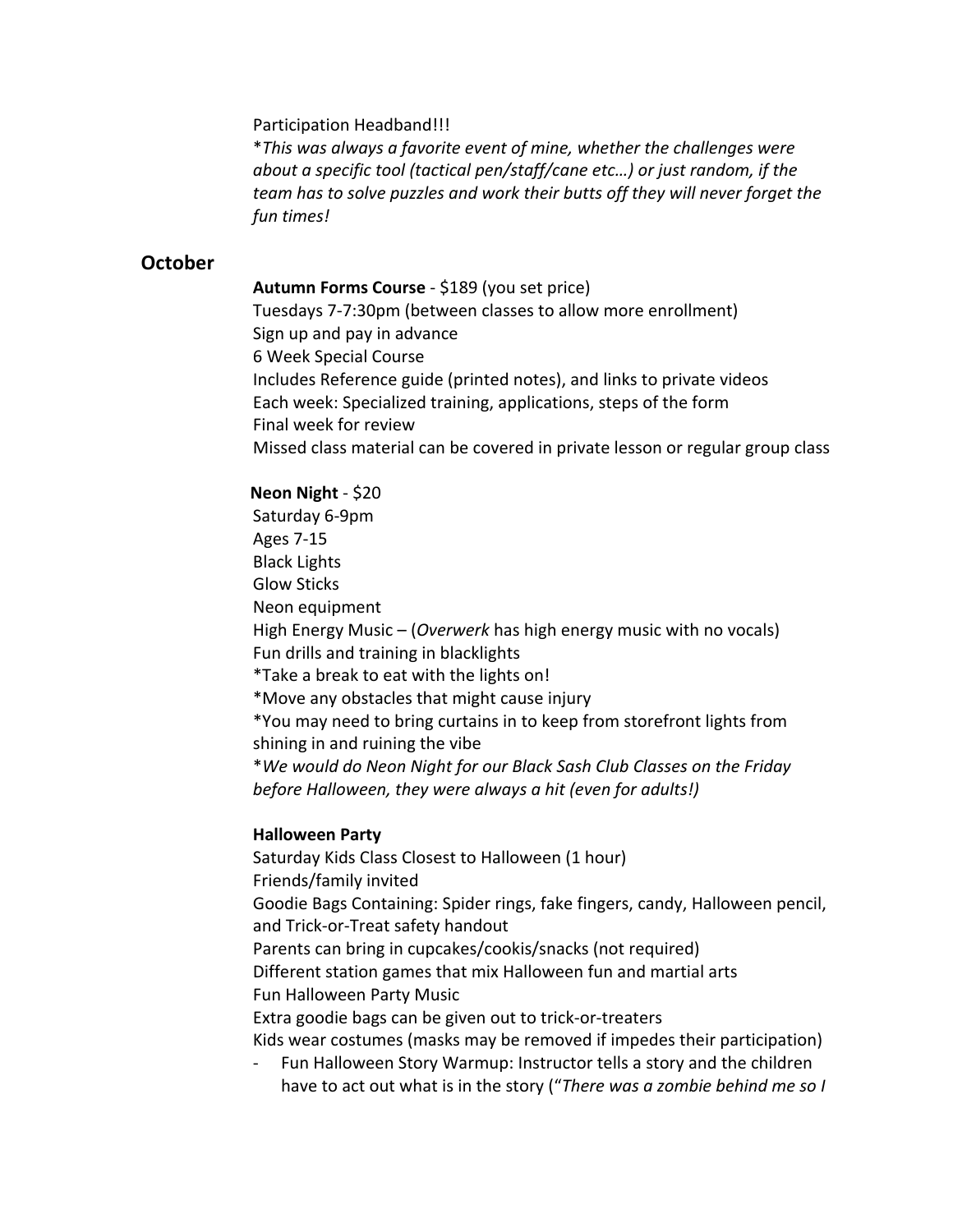*started running, and then I jumped over a pumpkin and jumped over another and another, then I kicked the door down...")* 

- Quick 30 Second sitting meditation
- Trick-or-treat safety talk
- Split up into groups and send off to stations
- 2-3 minutes at each station then rotate
- Sit down and review Halloween safety talk  $-$  ask questions
- Pass out goodie bags
- Take pictures!
- Give intro offers to any friends/family

## **November**

**Veteran's Day Warrior Challenge - \$20** 

9am-12pm Students only ages 7-13 Signup Sheet Morning kung fu group class Weapon sparring Snack break (provide snack or require they bring their own) Scavenger hunt with different challenges and obstacle course along the way Final challenge unlocks a new skill/weapon/technique Group clean up and games (duck duck goose, dodgeball) \*Weapons like foam nunchucks, short staffs (dowels) are fun to unlock from the scavenger hunt+challenges and they can also be colored and decorated which is a fun activity.

#### **Food Drive**

Set a donation location Organize a group to donate to ahead of time Set a goal and a date

#### **Black Friday Workout**

Friday 9-11am Fun – partner based workout Music  $-$  Casual vibe Provide some coffee/tea/pastries for afterward and keep it relaxed

## **December**

# **Holiday Sale**

Begin promoting in November From Black Friday through Dec.  $15^{th}$  for discounts Saturday ( $1<sup>st</sup>$  Saturday in December) 12-3pm